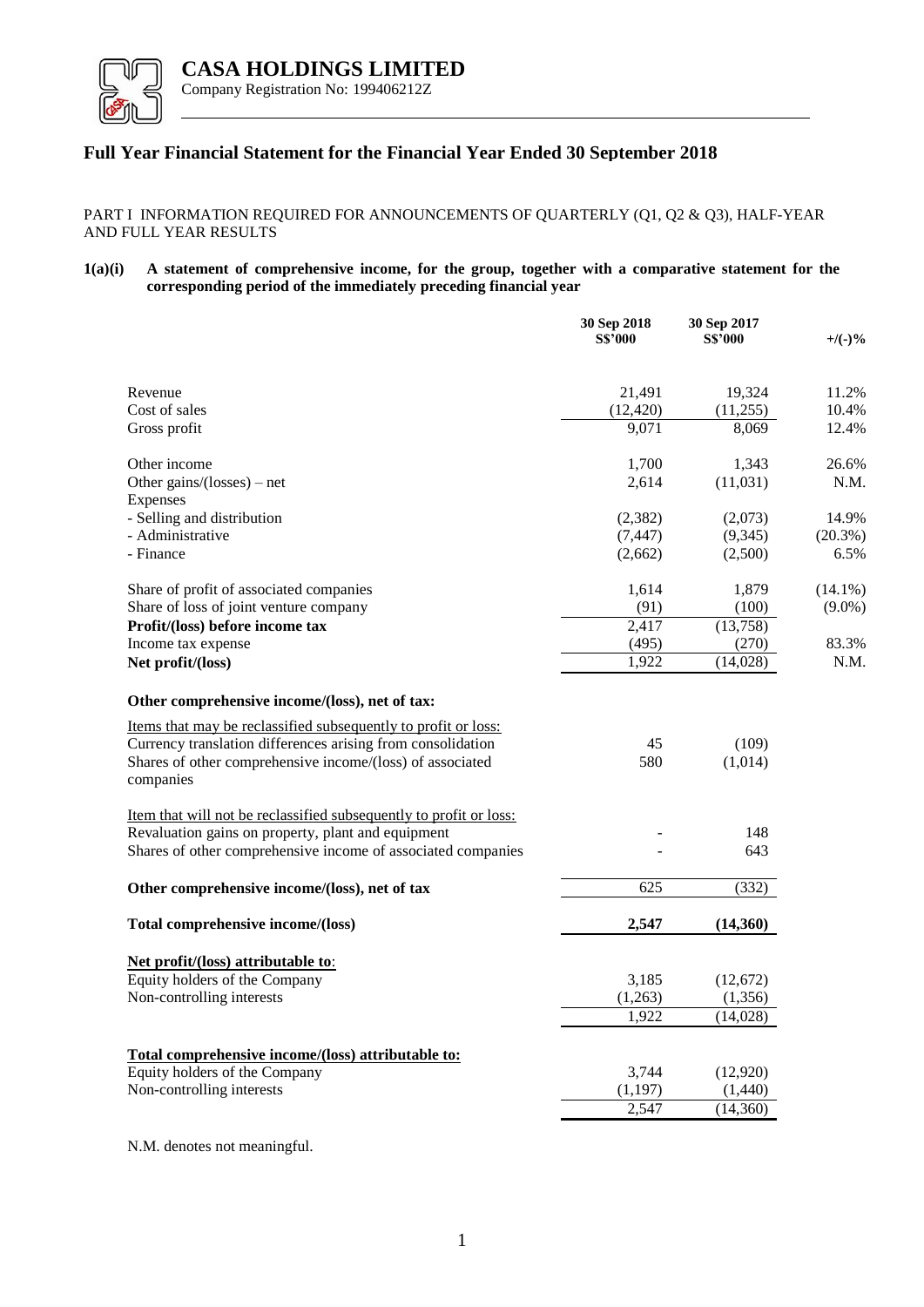# **1(a)(ii) The accompanying notes to the financial statements form an integral part of the financial statements**

|                                                                              | 30 Sep 2018<br><b>S\$'000</b> | 30 Sep 2017<br><b>S\$'000</b> |
|------------------------------------------------------------------------------|-------------------------------|-------------------------------|
| Charging/(crediting):                                                        |                               |                               |
| Other income:                                                                |                               |                               |
| - Interest income from bank deposits                                         | (137)                         | (35)                          |
| - Rental income on operating lease                                           | (481)                         | (482)                         |
| - Service income                                                             | (1,036)                       | (814)                         |
| Other $(gains)/losses - net$                                                 |                               |                               |
| - Currency translation gain – net                                            | (342)                         | (66)                          |
| - Fair value loss/(gain) on derivative financial instrument                  | 11                            | (366)                         |
| - Fair value loss on assets held-for-sale                                    |                               | 5,818                         |
| - Gain on amortisation of non-current payables                               | (1,247)                       | (2,221)                       |
| - Gain on disposal of assets held-for-sale                                   | (1,036)                       |                               |
| - Impairment loss on investment in associated company                        |                               | 7,487                         |
| - Interest income on amortisation of non-current receivables                 |                               | (107)                         |
| - Loss on partial disposal of investment in associated company               |                               | 486                           |
| Expenses:                                                                    |                               |                               |
| - Amortised interest on non-current payables                                 | 1,526                         | 937                           |
| - Allowance for impairment of trade receivables                              | 122                           | 70                            |
| - Club membership written-off                                                | 9                             |                               |
| - Cost of inventories recognised as an expense (included in 'cost of sales') | 11,877                        | 10,886                        |
| - Depreciation of property, plant and equipment                              | 1,074                         | 1,043                         |
| - Employee compensation (including Directors' remuneration)                  | 4,751                         | 4,015                         |
| - Impairment loss on non-trade receivables - associated company              |                               | 2,479                         |
| - Interest on borrowings                                                     | 1,075                         | 1,545                         |
| - Provision for warranty claims                                              | 486                           | 513                           |
| - Reversal of allowance for impairment of trade receivables                  | (101)                         | (23)                          |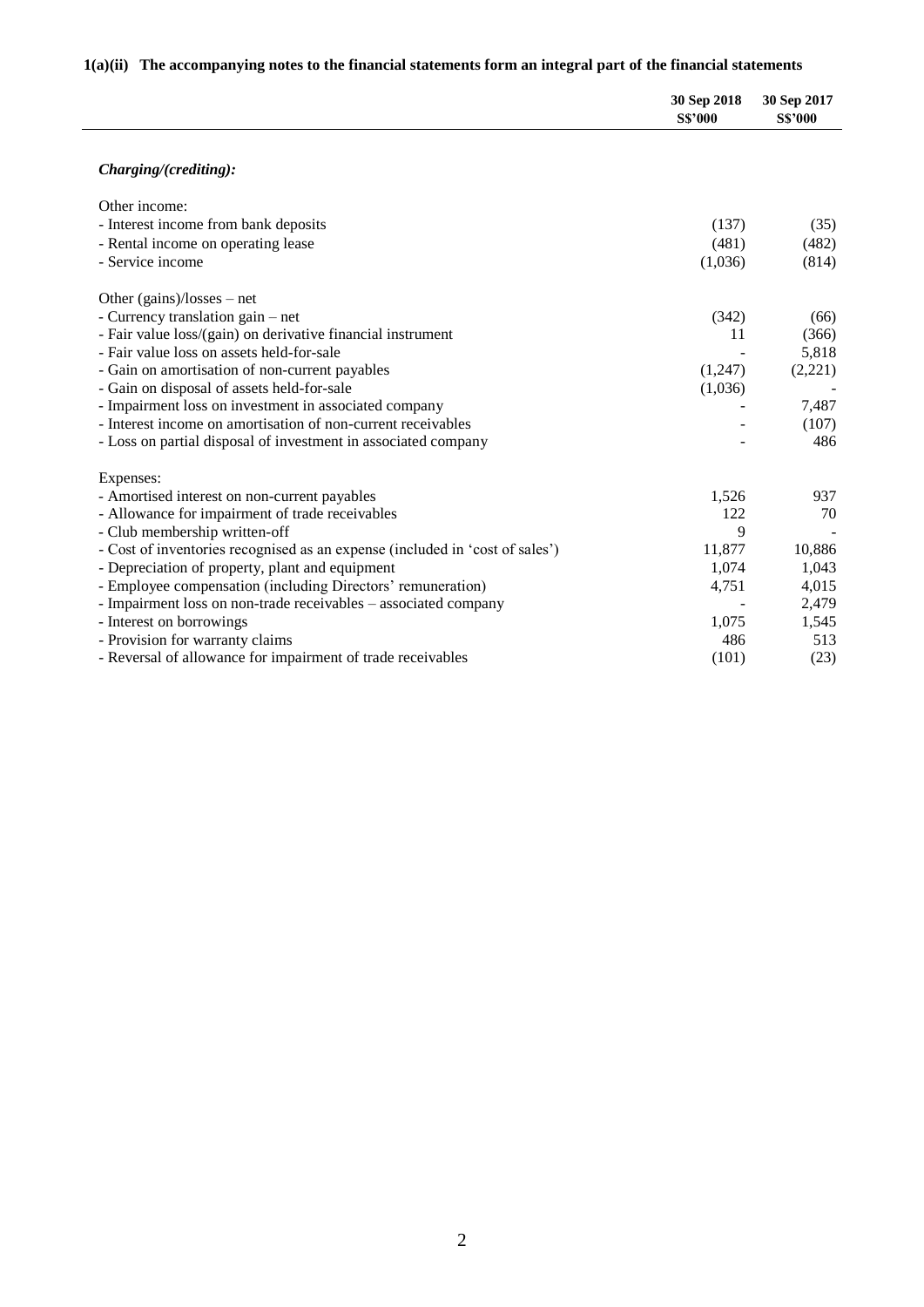### **1(b)(i) A statement of financial position (for the issuer and group), together with a comparative statement as at the end of the immediately preceding financial year.**

|                                                        | <b>The Group</b> |                | <b>The Company</b> |                |
|--------------------------------------------------------|------------------|----------------|--------------------|----------------|
|                                                        | 30 Sep 2018      | 30 Sep 2017    | 30 Sep 2018        | 30 Sep 2017    |
| <b>Current assets:</b>                                 | <b>S\$'000</b>   | <b>S\$'000</b> | <b>S\$'000</b>     | <b>S\$'000</b> |
| Cash and cash equivalents                              | 7,772            | 3,278          | 2,827              | 66             |
| Derivative financial instrument                        | 1,261            |                |                    |                |
| Trade and other receivables                            | 5,740            | 5,362          | 115                | 378            |
| Amounts due from subsidiary corporations               |                  |                | 32,013             | 22,003         |
| Inventories                                            | 5,770            | 4,621          |                    |                |
| Development properties                                 |                  | 53,925         |                    |                |
| <b>Total current assets</b>                            | 20,543           | 67,186         | 34,955             | 22,447         |
| Assets held-for-sale                                   |                  | 9,707          |                    | 7,702          |
| <b>Non-current assets:</b>                             |                  |                |                    |                |
| Club membership                                        |                  | 9              |                    |                |
| Derivative financial instrument                        |                  | 3,213          |                    |                |
| Development properties                                 | 55,488           |                |                    |                |
| Investments in associated companies                    | 14,283           | 12,533         | 10,305             | 10,305         |
| Investment in a joint-venture company                  | 2,398            | 2,112          |                    |                |
| Investments in subsidiary corporations                 |                  |                | 12,959             | 12,959         |
| Property, plant and equipment                          | 19,150           | 19,958         |                    |                |
| Deferred income tax assets                             |                  | 83             |                    |                |
| <b>Total non-current assets</b>                        | 91,319           | 37,908         | 23,264             | 23,264         |
| <b>Total assets</b>                                    | 111,862          | 114,801        | 58,219             | 53,413         |
| <b>Current liabilities:</b>                            |                  |                |                    |                |
| Trade and other payables                               | 7,174            | 12,409         | 211                | 228            |
| Amounts due to subsidiary corporations                 |                  |                | 12,029             | 12,920         |
| Provisions                                             | 422              | 392            |                    |                |
| Borrowings                                             | 11,595           | 13,906         |                    |                |
| Current income tax liabilities                         | 428              | 371            |                    |                |
| <b>Total current liabilities</b>                       | 19,619           | 27,078         | 12,240             | 13,148         |
| <b>Non-current liabilities</b>                         |                  |                |                    |                |
| Other payables                                         | 27,502           | 14,114         |                    |                |
| Provisions                                             | 165              | 161            |                    |                |
| <b>Borrowings</b>                                      | 925              | 12,393         |                    |                |
| <b>Total non-current liabilities</b>                   | 28,592           | 26,668         |                    |                |
| <b>Total liabilities</b>                               | 48,211           | 53,746         | 12,240             | 13,148         |
| Net assets                                             | 63,651           | 61,055         | 45,979             | 40,265         |
| Capital and reserves attributable to equity holders of |                  |                |                    |                |
| the Company                                            |                  |                |                    |                |
| Share capital                                          | 32,315           | 32,315         | 32,315             | 32,315         |
| Currency translation reserve                           | (10, 577)        | (11, 136)      |                    |                |
| <b>Revaluation reserve</b>                             | 12,282           | 12,282         |                    |                |
| Retained profits                                       | 29,034           | 25,849         | 13,664             | 7,950          |
|                                                        | 63,054           | 59,310         | 45,979             | 40,265         |
| Non-controlling interests                              | 597              | 1,745          |                    |                |
| <b>Total equity</b>                                    | 63,651           | 61,055         | 45,979             | 40,265         |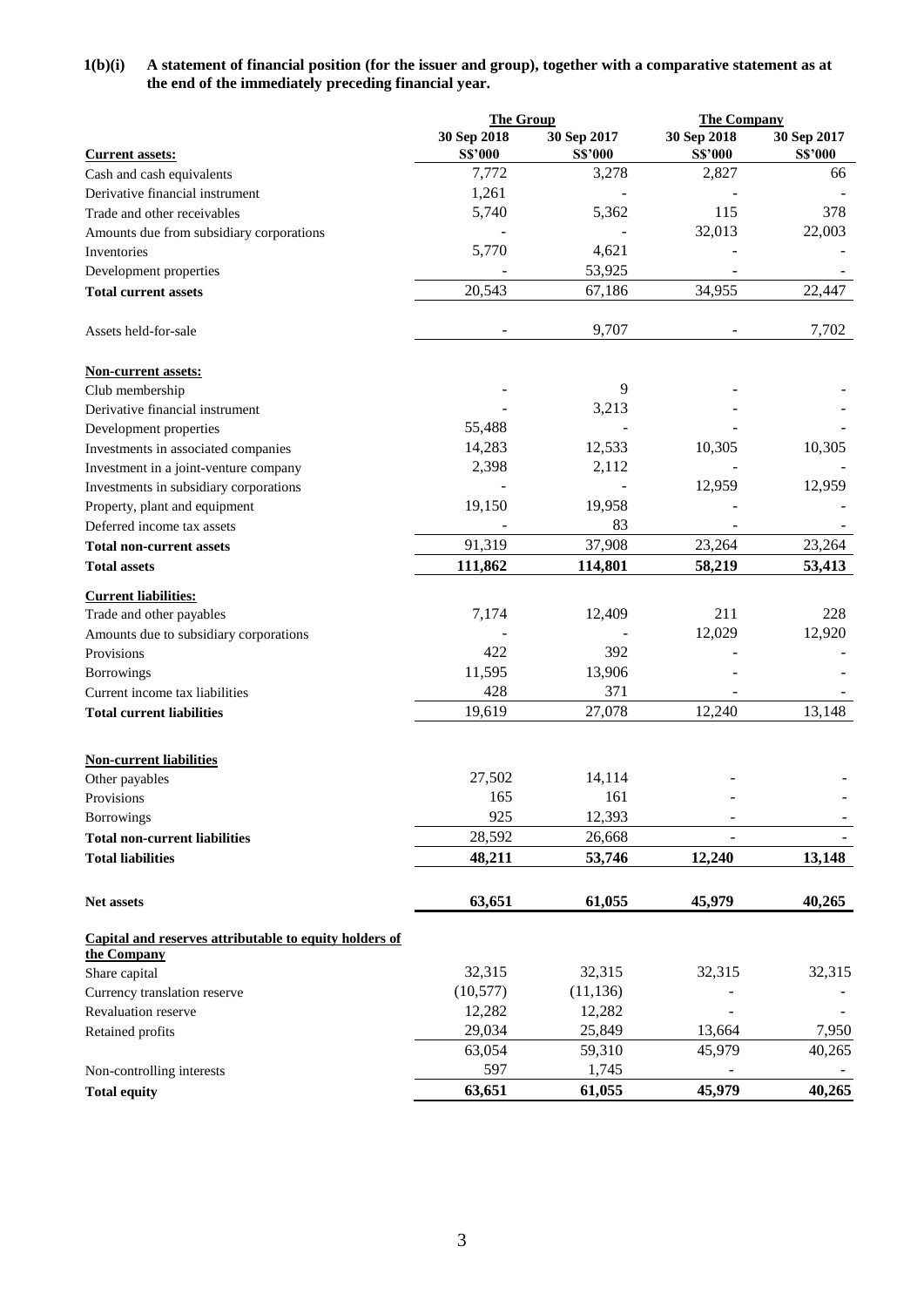#### **1(b)(ii) Aggregate amount of the Group's borrowings and debt securities.**

|                                                    | As at 30 Sep 2018                |                                    | As at 30 Sep 2017                |                             |
|----------------------------------------------------|----------------------------------|------------------------------------|----------------------------------|-----------------------------|
|                                                    | <b>Secured</b><br><b>S\$'000</b> | <b>Unsecured</b><br><b>S\$'000</b> | <b>Secured</b><br><b>S\$'000</b> | Unsecured<br><b>S\$'000</b> |
| Amount repayable in one year or less, or on demand | 11.595                           | ۰                                  | 13.906                           | $\overline{\phantom{a}}$    |
| Amount repayable after one year                    | 925                              | -                                  | 12.393                           | $\overline{\phantom{0}}$    |

Bank borrowings of the Group are secured over certain bank deposits, development properties and leasehold buildings. Finance lease liabilities of the Group are secured over motor vehicles. The legal title is retained by the lessor and will be transferred to the Group upon full settlement of the finance lease liabilities.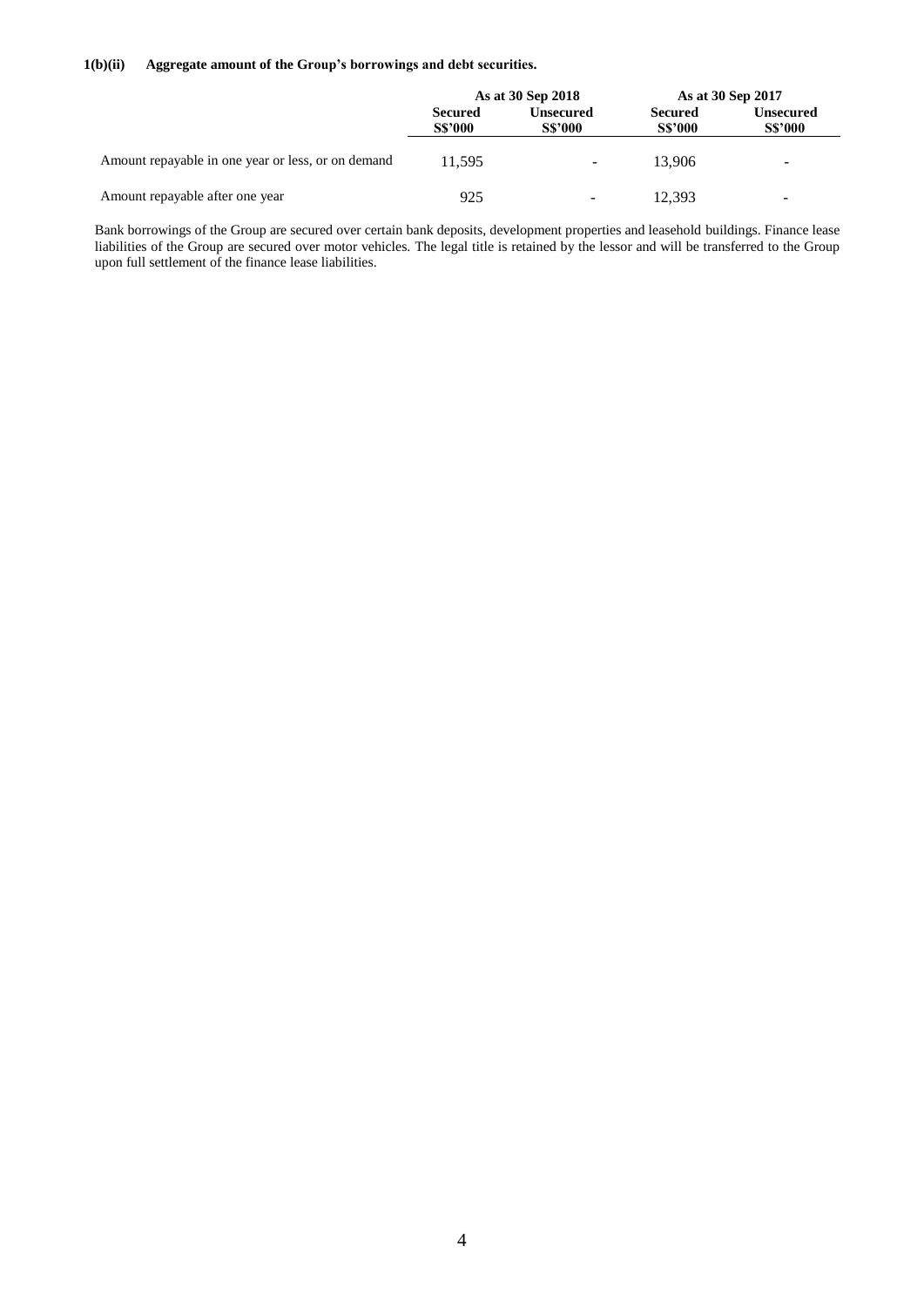| 1(c) | A statement of cash flows (for the group), together with a comparative statement for the corresponding period of the |
|------|----------------------------------------------------------------------------------------------------------------------|
|      | immediately preceding financial year.                                                                                |

|                                                                                 | 30 Sep 2018    | 30 Sep 2017    |
|---------------------------------------------------------------------------------|----------------|----------------|
| <b>Cash flows from operating activities</b>                                     | <b>S\$'000</b> | <b>S\$'000</b> |
| Net profit/(loss)                                                               | 1,922          | (14,028)       |
| Adjustments for:                                                                |                |                |
| Club membership written-off                                                     | 9              |                |
| Depreciation of property, plant and equipment                                   | 1,074          | 1,043          |
| Fair value loss/(gain) on derivative financial instrument                       | 11             | (366)          |
| Fair value loss on assets held-for-sale                                         |                | 5,818          |
| Gain on amortisation of non-current payables                                    | (1,247)        | (2,221)        |
| Gain on disposal of assets held-for-sale                                        | (1,036)        |                |
| Interest income on amortisation of non-current receivables                      |                | (107)          |
| Impairment loss on investment in associated company                             |                | 7,487          |
| Income tax expense                                                              | 495            | 270            |
| Interest expense                                                                | 2,662          | 2,500          |
| Interest income                                                                 | (137)          | (35)           |
| Loss on partial disposal of investment in associated company                    |                | 486            |
| Property, plant and equipment written-off                                       |                | 72             |
| Share of profit of associated companies                                         | (1,614)        | (1,879)        |
| Share of loss of a joint-venture company                                        | 91             | 100            |
| Unrealised currency translation (gains)/losses                                  | (280)          | 938            |
|                                                                                 | 1,950          | 78             |
| Change in working capital:                                                      |                |                |
| Development properties                                                          | (62)           | (51)           |
| Inventories                                                                     | (1, 149)       | (470)          |
| Trade and other payables                                                        | 729            | (808)          |
| Trade and other receivables                                                     | (355)          | 1,519          |
| Cash generated from operations                                                  | 1,113          | 268            |
| Income tax paid                                                                 | (356)          | (280)          |
| Net cash provided by/(used in) operating activities                             | 757            | (12)           |
|                                                                                 |                |                |
| <b>Cash flows from investing activities</b>                                     |                |                |
| Dividends received from an associated company                                   | 443            | 677            |
| Interest received                                                               | 137            | 35             |
| Investment in joint-venture company                                             | (384)          | (183)          |
| Proceeds from partial disposal of investments in an associated company          |                | 1,237          |
| Proceeds from disposal of assets held-for-sale                                  | 10,743         | 363            |
| Additions to property, plant and equipment                                      | (158)          | (220)          |
| Net cash provided by investing activities                                       | 10,781         | 1,909          |
|                                                                                 |                |                |
| <b>Cash flows from financing activities</b>                                     |                |                |
| Additional bank deposits pledged                                                | (22)           | (191)          |
| Interest paid                                                                   | (1, 136)       | (1, 563)       |
| (Decrease)/increase in bills payable                                            | (371)          | 894            |
| Proceeds from bank borrowings                                                   | 2,260          |                |
| Proceeds from related parties' borrowing                                        | 5,547          | 3,348          |
| Repayment of bank borrowings                                                    | (12,797)       | (9,321)        |
| Repayment of finance lease liabilities                                          | (26)           | (20)           |
| Subscription of shares in a subsidiary corporation by non-controlling interests | 49             |                |
| Net cash used in financing activities                                           | (6, 496)       | (6, 853)       |
|                                                                                 |                |                |
| Net increase/(decrease) in cash and cash equivalents                            | 5,042          | (4,956)        |
| Cash and cash equivalents at beginning of the financial year                    | 1,654          | 6,722          |
| Effects of currency translation on cash and cash equivalents                    | 61             | (112)          |
| Cash and cash equivalents at end of the financial year                          | 6,757          | 1,654          |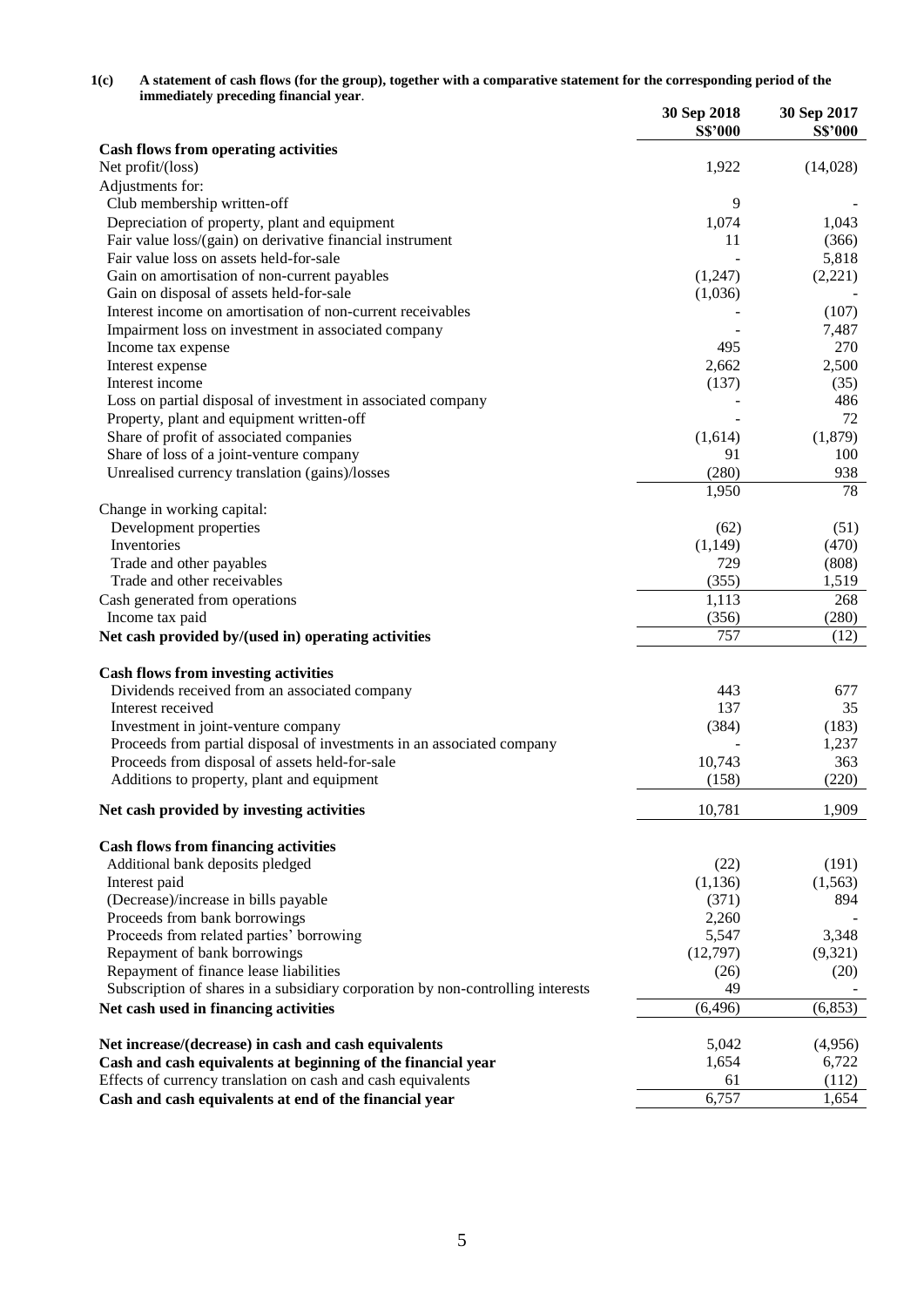**1(d)(i) A statement (for the issuer and group) showing either (i) all changes in equity or (ii) changes in equity other than those arising from capitalization issues and distributions to shareholders, together with a comparative statement for the corresponding period of the immediately preceding financial year.** 

|                                                                                                                |                                           |                                                             | Attributable to equity holders of the Group     |                                              |                                |                                                       |                                          |  |
|----------------------------------------------------------------------------------------------------------------|-------------------------------------------|-------------------------------------------------------------|-------------------------------------------------|----------------------------------------------|--------------------------------|-------------------------------------------------------|------------------------------------------|--|
|                                                                                                                | <b>Share</b><br>capital<br><b>S\$'000</b> | <b>Currency</b><br>translation<br>reserve<br><b>S\$'000</b> | <b>Revaluation</b><br>reserve<br><b>S\$'000</b> | <b>Retained</b><br>profits<br><b>S\$'000</b> | <b>Total</b><br><b>S\$'000</b> | Non-controlling<br><b>interests</b><br><b>S\$'000</b> | <b>Total</b><br>equity<br><b>S\$'000</b> |  |
| <b>The Group</b>                                                                                               |                                           |                                                             |                                                 |                                              |                                |                                                       |                                          |  |
| Balance as at 1 Oct 2017                                                                                       | 32,315                                    | (11, 136)                                                   | 12,282                                          | 25,849                                       | 59,310                         | 1,745                                                 | 61,055                                   |  |
| Total comprehensive<br>income/(loss) for the<br>financial year                                                 |                                           | 559                                                         |                                                 | 3,185                                        | 3,744                          | (1, 197)                                              | 2,547                                    |  |
| Incorporation of a<br>subsidiary corporation                                                                   |                                           |                                                             |                                                 |                                              |                                | 49                                                    | 49                                       |  |
| Balance as at 30 Sep 2018                                                                                      | 32,315                                    | (10, 577)                                                   | 12,282                                          | 29,034                                       | 63,054                         | 597                                                   | 63,651                                   |  |
|                                                                                                                |                                           |                                                             |                                                 |                                              |                                |                                                       |                                          |  |
| <b>The Group</b>                                                                                               |                                           |                                                             |                                                 |                                              |                                |                                                       |                                          |  |
| Balance as at 1 Oct 2016                                                                                       | 32,315                                    | (10,097)                                                    | 13,393                                          | 36,619                                       | 72,230                         | 3,185                                                 | 75,415                                   |  |
| Total comprehensive<br>(loss)/income for the<br>financial year<br>Reclassification on<br>disposal and transfer |                                           | (1,039)                                                     | 791                                             | (12,672)                                     | (12,920)                       | (1,440)                                               | (14,360)                                 |  |
| of investments in<br>associated companies                                                                      |                                           |                                                             | (1,902)                                         | 1,902                                        |                                |                                                       |                                          |  |
| Balance as at 30 Sep 2017                                                                                      | 32,315                                    | (11, 136)                                                   | 12,282                                          | 25,849                                       | 59,310                         | 1,745                                                 | 61,055                                   |  |

|                                                   |                                        | Attributable to equity holders of the Company |                                          |  |  |
|---------------------------------------------------|----------------------------------------|-----------------------------------------------|------------------------------------------|--|--|
|                                                   | <b>Share capital</b><br><b>S\$'000</b> | <b>Retained profits</b><br><b>S\$'000</b>     | <b>Total</b><br>equity<br><b>S\$'000</b> |  |  |
| <b>The Company</b>                                |                                        |                                               |                                          |  |  |
| Balance as at 1 Oct 2017                          | 32,315                                 | 7,950                                         | 40,265                                   |  |  |
| Total comprehensive income for the financial year |                                        | 5,714                                         | 5,714                                    |  |  |
| Balance as at 30 Sep 2018                         | 32,315                                 | 13,664                                        | 45,979                                   |  |  |
| <b>The Company</b>                                |                                        |                                               |                                          |  |  |
| Balance as at 1 Oct 2016                          | 32.315                                 | 5,468                                         | 37,783                                   |  |  |
| Total comprehensive income for the financial year |                                        | 2,482                                         | 2,482                                    |  |  |
| Balance as at 30 Sep 2017                         | 32,315                                 | 7.950                                         | 40,265                                   |  |  |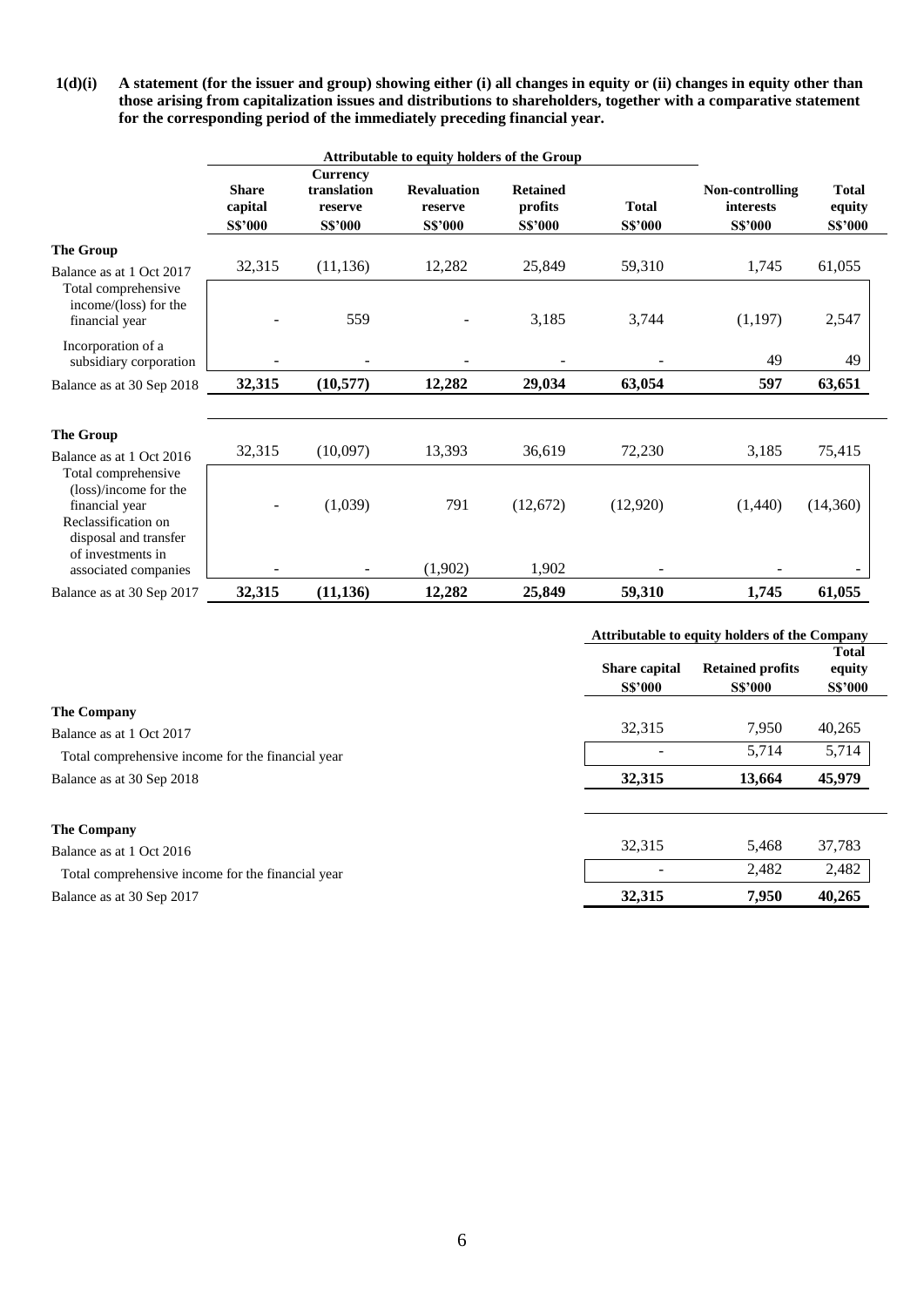**1(d)(ii) Details of any changes in the company's share capital arising from rights issue, bonus issue, share buy-backs, exercise of share options or warrants, conversion of other issues of equity securities, issue of shares for cash or as consideration for acquisition or for any other purpose since the end of the previous period reported on. State also the number of shares that may be issued on conversion of all the outstanding convertibles, as well as the number of shares held as treasury shares, if any, against the total number of issued shares excluding treasury shares of the issuer, as at the end of the current financial period reported on and as at the end of the corresponding period of the immediately preceding financial year.** 

None. There were no shares held as treasury shares as at 30 September 2018.

#### **1(d)(iii) To show the total number of issued shares excluding treasury shares as at the end of the current financial period and as at the end of the immediately preceding year**

As at 30 September 2018, the total number of issued shares of the Company was 209,826,140 (As at 30 September 2017: 209,826,140).

**1(d)(iv) A statement showing all sales, transfers, disposal, cancellation and/or use of treasury shares as at the end of the current financial period reported on**

Not applicable.

**2. Whether the figures have been audited or reviewed and in accordance with which auditing standard or practice.** 

The figures have not been audited nor reviewed.

**3. Where the figures have been audited or reviewed, the auditors' report (including any qualifications or emphasis of a matter).** 

Not applicable.

#### **4. Whether the same accounting policies and methods of computation as in the issuer's most recently audited annual financial statements have been applied.**

Same as disclosed in Note 5 below, the Company and the Group have applied the same accounting policies and methods of computation as in the Group's most recently audited financial statements for the financial year ended 30 September 2017.

#### **5. If there are any changes in the accounting policies and methods of computation, including any required by an accounting standard, what has changed, as well as the reasons for, and the effect of, the change.**

The adoption of all new and revised Singapore Financial Reporting Standards did not result in significant changes in the Group's accounting policies.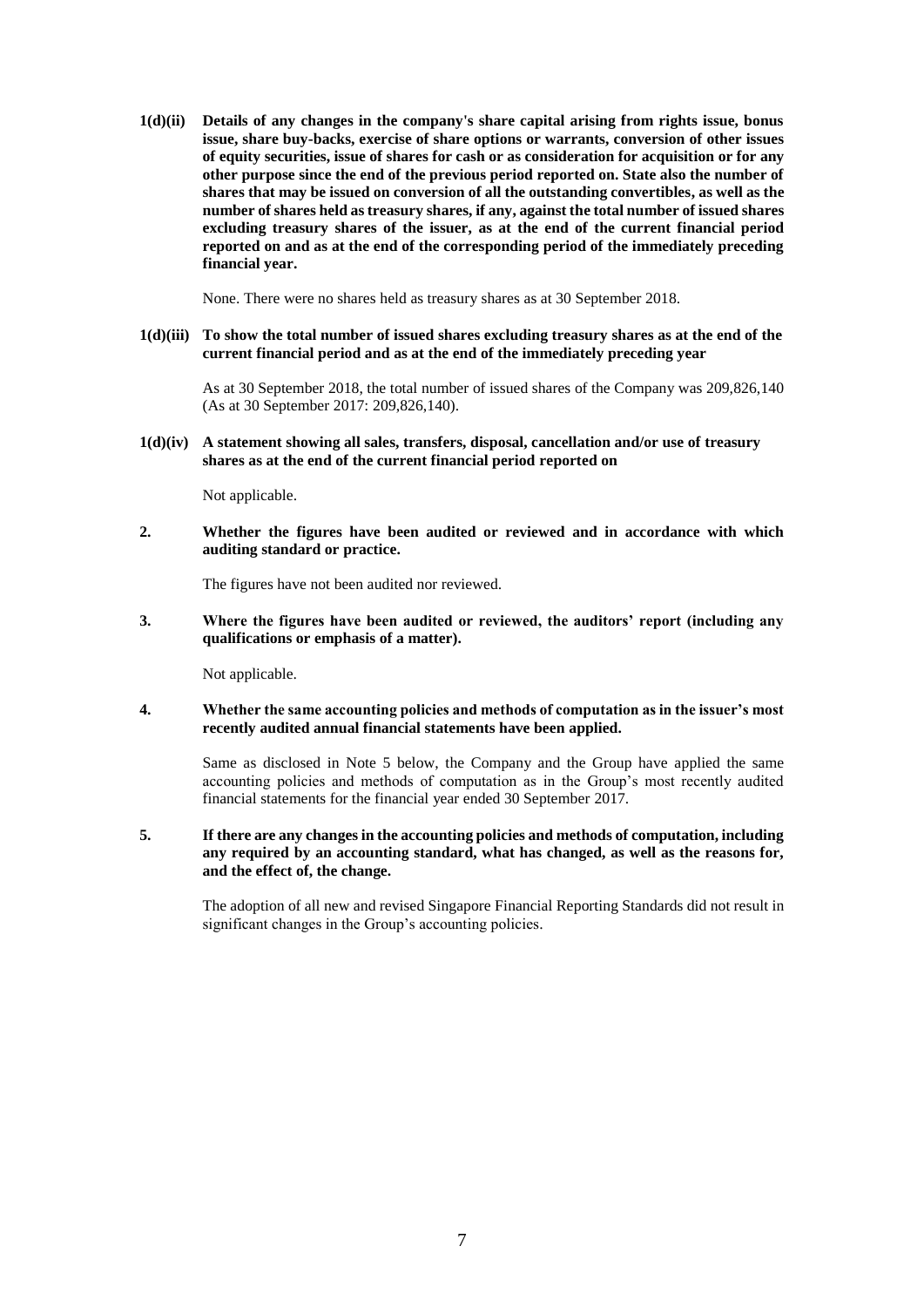**6. Earnings per ordinary share of the group for the current financial period reported on and the corresponding period of the immediately preceding financial year, after deducting any provision for preference dividends.** 

|             | The Group   |
|-------------|-------------|
| 30 Sep 2018 | 30 Sep 2017 |

Amount in cents Profit/(loss) per ordinary share for the financial year reported on based on net profit/(loss) attributable to shareholders:

| (i) Based on the weighted average number of ordinary shares |      |        |
|-------------------------------------------------------------|------|--------|
| on issue                                                    | 1.52 | (6.03) |
| (ii) Based on a fully diluted basis                         | 1.52 | (6.03) |
|                                                             |      |        |

The earnings per share is calculated based on the Group's net profit/(loss) attributable to the shareholders divided by the issued share capital of the Company of 209,826,140 shares.

**7. Net asset value (for the issuer and group) per ordinary share based on issued share capital of the issuer at the end of the (a) current financial period reported on; and (b) immediately preceding financial year.** 

|                                  | The Group   |             | <b>The Company</b> |             |
|----------------------------------|-------------|-------------|--------------------|-------------|
|                                  | 30 Sep 2018 | 30 Sep 2017 | 30 Sep 2018        | 30 Sep 2017 |
| Amount in cents                  |             |             |                    |             |
| Net<br>value<br>asset<br>(NAV)   |             |             |                    |             |
| attributable to the shareholders |             |             |                    |             |
| per ordinary share based on the  |             |             |                    |             |
| issued share capital at the end  |             |             |                    |             |
| of the financial<br>vear<br>- of |             |             |                    |             |
| 209,826,140                      | 30.05       | 28.27       | 21.91              | 19.19       |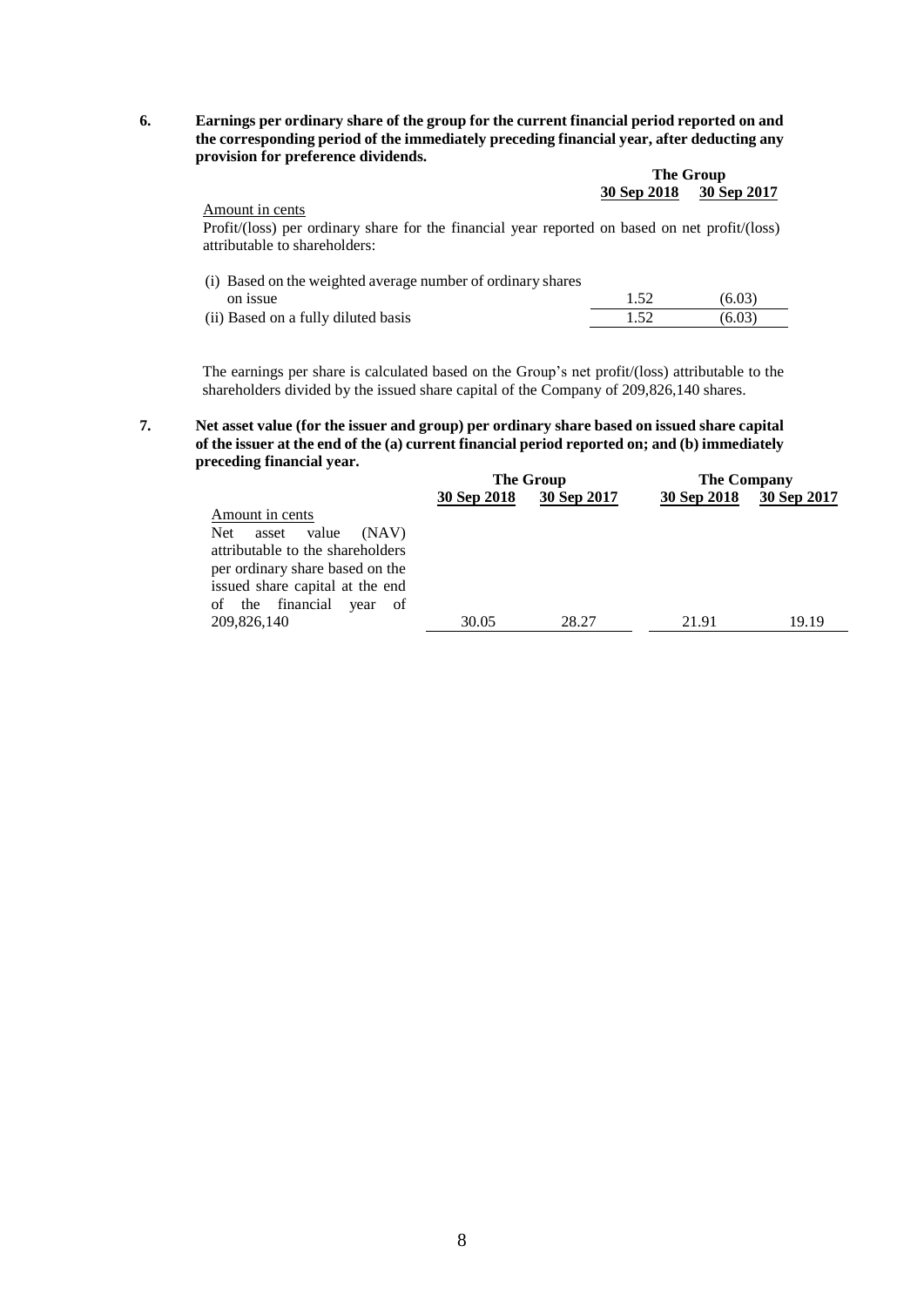**8. A review of the performance of the group, to the extent necessary for a reasonable understanding of the group's business. The review must discuss any significant factors that affected the turnover, costs, and earnings of the group for the current financial period reported on, including (where applicable) seasonal or cyclical factors; it must also discuss any material factors that affected the cash flow, working capital, assets or liabilities of the group during the current financial period reported on**

The Group's revenue reported at S\$21.5 million for the financial year ended 30 September 2018 ("FY2018"), an 11.2% increase from S\$19.3 million as compared to the last financial year. The increase is mainly due to contribution from Unicasa Pty Ltd ("Australia subsidiary") and Beko Home Appliances.

Consistent with the increase in revenue, gross profit has also increased by 12.4%.

Increase of other income by 26.6% or S\$0.4 million is mainly attributed to higher service income as a result of revision in service charges and increase in revenue collected from nonwarranty jobs.

Other gains of S\$2.6 million in FY2018 is largely due to gain on amortisation of interest-free payables of S\$1.2 million, gain on disposal of asset held-for-sale of S\$1.0 million upon completion of disposal of shares in Fiamma Holdings Limited ("Fiamma"), and exchange gain of S\$0.3 million. Other losses of S\$11.0 million for FY2017 was mainly due to

- (i) Fair value loss on asset held-for-sale of S\$5.8 million, in relation to the portion of investment in Fiamma, held-for-sale revalued at market prices as at FY2017
- (ii) Impairment loss on investment in Fiamma at market prices as at FY2017, amounting to S\$7.5 million, and
- (iii) Offset by gain on amortisation of interest-free payables of S\$2.2 million

Selling and distribution expense increased by 14.9% or S\$0.3 million, which is in line with increase in revenue. The increase consists of the increase in advertising and promotion expense of S\$0.1 million, increase in delivery charges of S\$0.1 million, and increase in commission and incentives of S\$0.1 million.

The decrease in administrative expenses by S\$1.9 million is mainly due to FY2017 included an impairment loss on non-current other receivable amounting to S\$2.4 million. The decrease is partially offset by the increase in employee compensation which is in line with the increase in revenue in FY2018.

Finance expense increased by 6.5% or S\$0.2 million. This is due to an increase in interest on amortisation arising from non-current payables of S\$0.6 million which is in line with the increase in interest-free payables to related parties, offset by a decrease in bank borrowings interest of S\$0.5 million which is in line with the decrease in borrowings.

Share of profit of associated companies decreased by 14.1% or S\$0.3 million due to decrease in the Group's shareholdings in Fiamma from 26.12% to 14.83% offset by increase in profit contributed by Fiamma as a result of improved revenue.

Income tax increased by 83.3% or S\$0.2 million. This was mainly due to FY2017 included tax saving from Productivity and Innovation Claims and over-provision of the Group's income tax.

As a result of the above, the Group reported profit before income tax of S\$2.4 million in FY2018 as compared to loss before income tax of S\$13.8 million in FY2017. After taking into account of income tax expense and loss attributable to non-controlling interests, the Group reported a net profit attributable to equity holders of the Company of S\$3.2 million in FY2018 as compared to a net loss attributable to equity holders of the Company of S\$12.7 million in FY2017.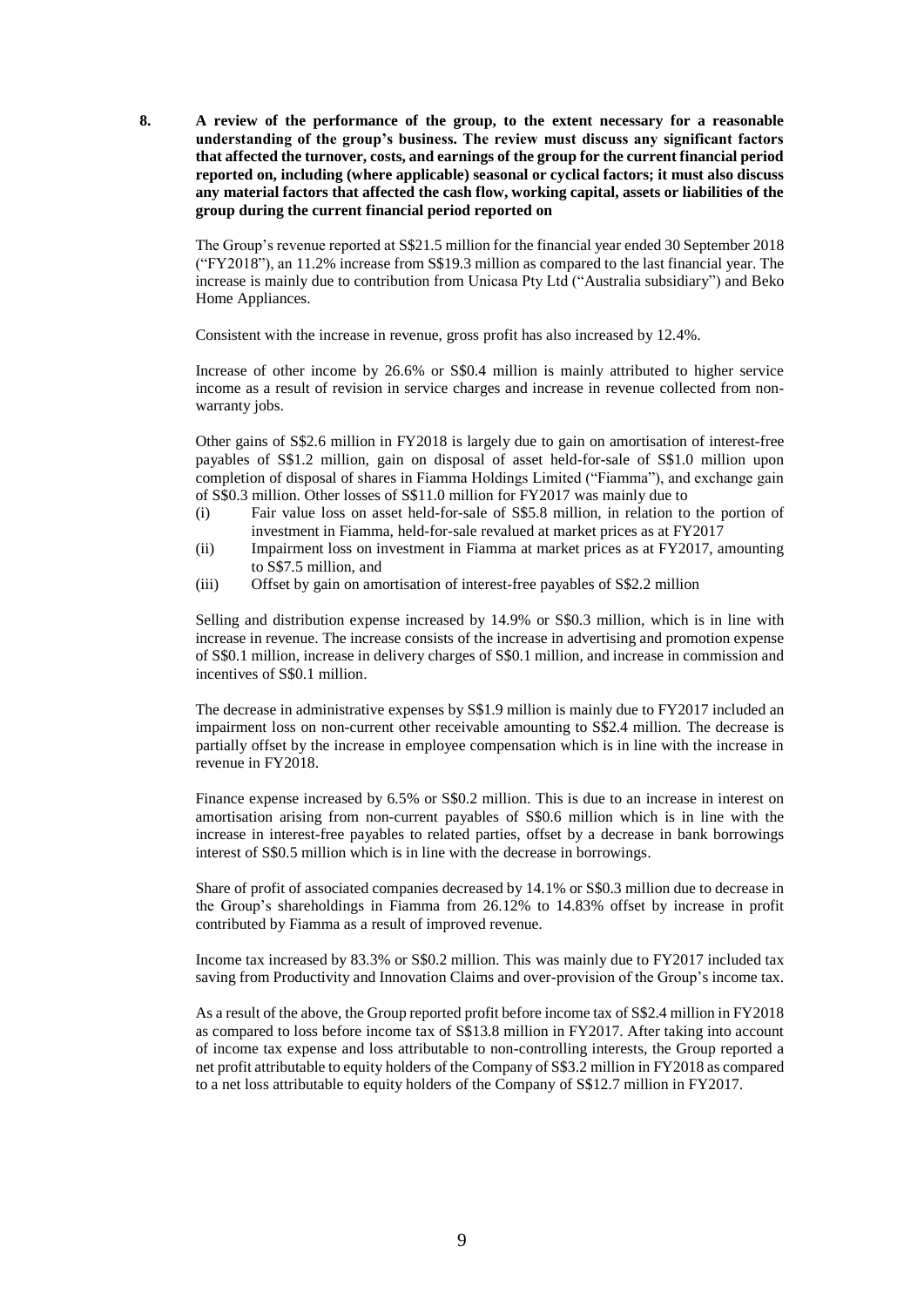#### **Review of working capital, assets or liabilities**

#### Trade and other receivables

Increase in trade and other receivables to S\$5.7 million from S\$5.4 million is in line with the increase in sales.

### Inventories

Higher inventories are maintained mainly to cater for the operations of Australia subsidiary which is set up during FY2018.

#### Asset held-for-sale

Assets held-for-sale related to the disposal of 58 million ordinary shares in Fiamma which is completed in FY2018.

#### Development properties

Development properties refer to residential and commercial properties in Malaysia. The increase in development properties to S\$55.5 million from S\$53.9 million is mainly attributable to currency translation adjustment arising from the stronger Malaysian Ringgit against Singapore dollar. The development properties are reclassified to non-current assets as the Group does not expect to realise the assets within the normal operating cycles from the reporting period.

#### Investment in associated companies

Investment in associated companies increased by S\$1.8 million mainly due to the share of associated companies' profit of S\$1.6 million recognised in FY2018.

#### Trade and other payables

Increase in trade and other payables is mainly due to increase in amount due to related parties of S\$7.0 million and trade payables of S\$1.2 million. A portion of the other payables are reclassified to non-current liabilities as non-trade payables to related parties are payable after one year.

#### Bank borrowings

Decrease in bank borrowings is mainly due to repayment of S\$12.8 million principal payment to the financial institutions.

#### **Review of cashflows**

The Group reported a net increase in cash and cash equivalents which is mainly due to funds generated from investing and operating activities offset with net cash outflow from financing activities.

#### **9. Where a forecast, or a prospect statement, has been previously disclosed to shareholders, any variance between it and the actual results.**

There was no forecast or prospect statement disclosed to the shareholders in the previous announcement.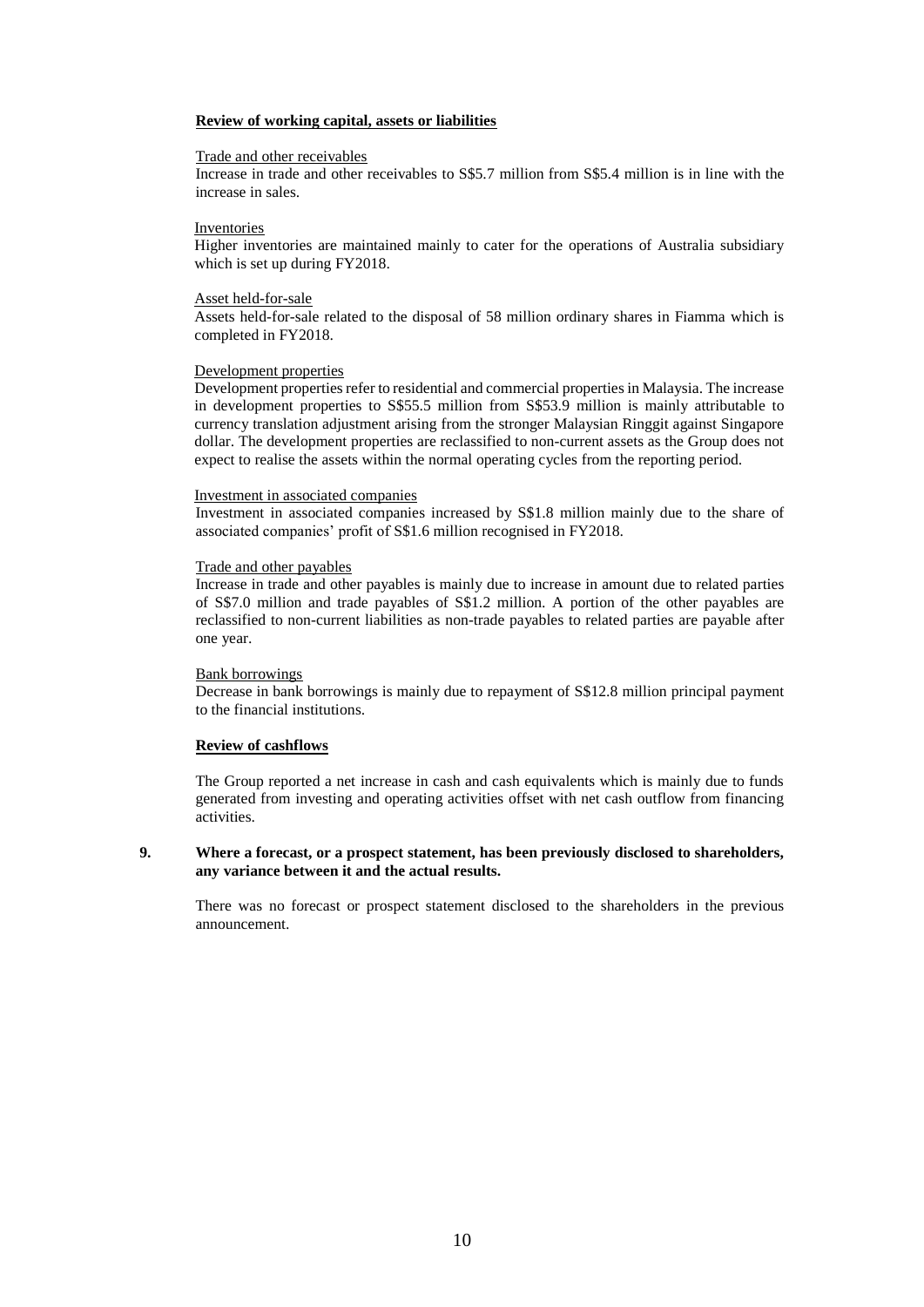### **10. A commentary at the date of the announcement of the significant trends and competitive conditions of the industry in which the group operates and any known factors or events that may affect the group in the next reporting period and the next 12 months.**

In light of challenging economic landscape and shift in consumer buying platform, the trading segment performances for the next reporting period remain challenging. However, the Group remains focused on expanding its product ranges and cautiously develops new markets and explores new selling platforms and new product brands.

As the property market sentiments in Iskandar stay luckluster despite the recent news of Singapore-Malaysia High Speed Rail ("HSR") Project, the Group remains cautious in launching its products at an appropriate time.

### **11. Dividend**

#### **(a) Current Financial Period Reported On**

No dividend was declared for the current financial period reported on.

### **(b) Corresponding Period of the Immediately Preceding Financial Year**

No dividend was declared for the corresponding period of the immediate proceeding financial year.

# **(c) Date Payable and Books Closure Date**

Not applicable. No dividend was declared for the current financial period reported on.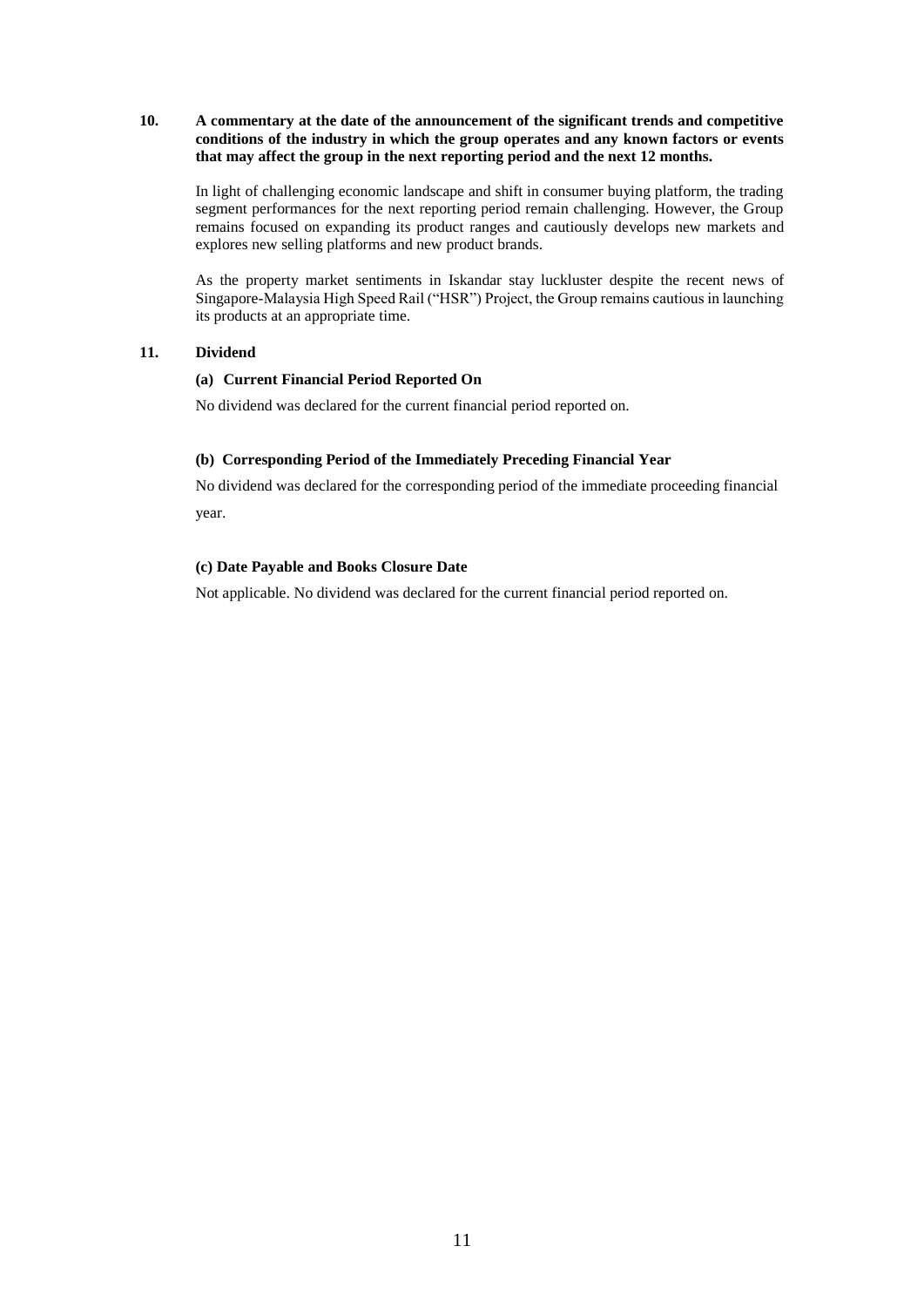# **PART II - ADDITIONAL INFORMATION REQUIRED FOR FULL YEAR**

## **ANNOUNCEMENT**

# **(This part is not applicable to Q1, Q2, Q3 or Half Year Results)**

## **12. (a) Primary segment reporting – Business Segment**

| 2018                                       | <b>Trading</b> | <b>Property</b>    | <b>Unallocated</b> | Total   |
|--------------------------------------------|----------------|--------------------|--------------------|---------|
|                                            |                | <b>Development</b> |                    |         |
|                                            | <b>S\$'000</b> | <b>S\$'000</b>     | <b>S\$'000</b>     | S\$'000 |
| <b>REVENUE</b>                             |                |                    |                    |         |
| <b>External sales</b>                      | 22,690         |                    |                    | 22,690  |
| Inter-segment sales                        | (1, 199)       |                    |                    | (1,199) |
| Sales to external parties                  | 21,491         |                    |                    | 21,491  |
| <b>RESULTS</b>                             |                |                    |                    |         |
| Segment result                             | 2,065          | 525                | 829                | 3,419   |
| Interest income                            | 1              | 33                 | 103                | 137     |
| Share of profit of associated company      |                |                    | 1,614              | 1,614   |
| Share of loss of joint venture company     |                |                    | (91)               | (91)    |
| Interest expense                           | (132)          | (2,530)            |                    | (2,662) |
| Profit before income tax                   |                |                    |                    | 2,417   |
| Income tax expenses                        |                |                    |                    | (495)   |
| Net profit                                 |                |                    |                    | 1,922   |
|                                            |                |                    |                    |         |
| <b>ASSETS</b>                              |                |                    |                    |         |
| Segment assets                             | 29,479         | 62,741             | 19,642             | 111,862 |
| Include:                                   |                |                    |                    |         |
| -Cash and cash equivalents                 |                |                    | 2,929              |         |
| -Other receivables – current               |                |                    | 32                 |         |
| -Investments in associated companies       |                |                    | 14,283             |         |
| -Investments in a joint-venture<br>company |                |                    | 2,398              |         |
|                                            |                |                    |                    |         |
| <b>LIABILITIES</b>                         |                |                    |                    |         |
| Segment liabilities<br>Include:            | 8,118          | 26,873             | 13,220             | 48,211  |
| -Bank borrowings                           |                |                    | 12,520             |         |
| -Income tax liabilities                    |                |                    | 428                |         |
| -Other payables                            |                |                    | 272                |         |
|                                            |                |                    |                    |         |
| <b>OTHER</b>                               |                |                    |                    |         |
| Addition to investment in a joint-         |                |                    |                    |         |
| venture company                            |                |                    | 384                | 384     |
| Addition of property, plant and            |                |                    |                    |         |
| equipment                                  | 158            |                    |                    | 158     |
| Depreciation                               | 775            | 299                |                    | 1,074   |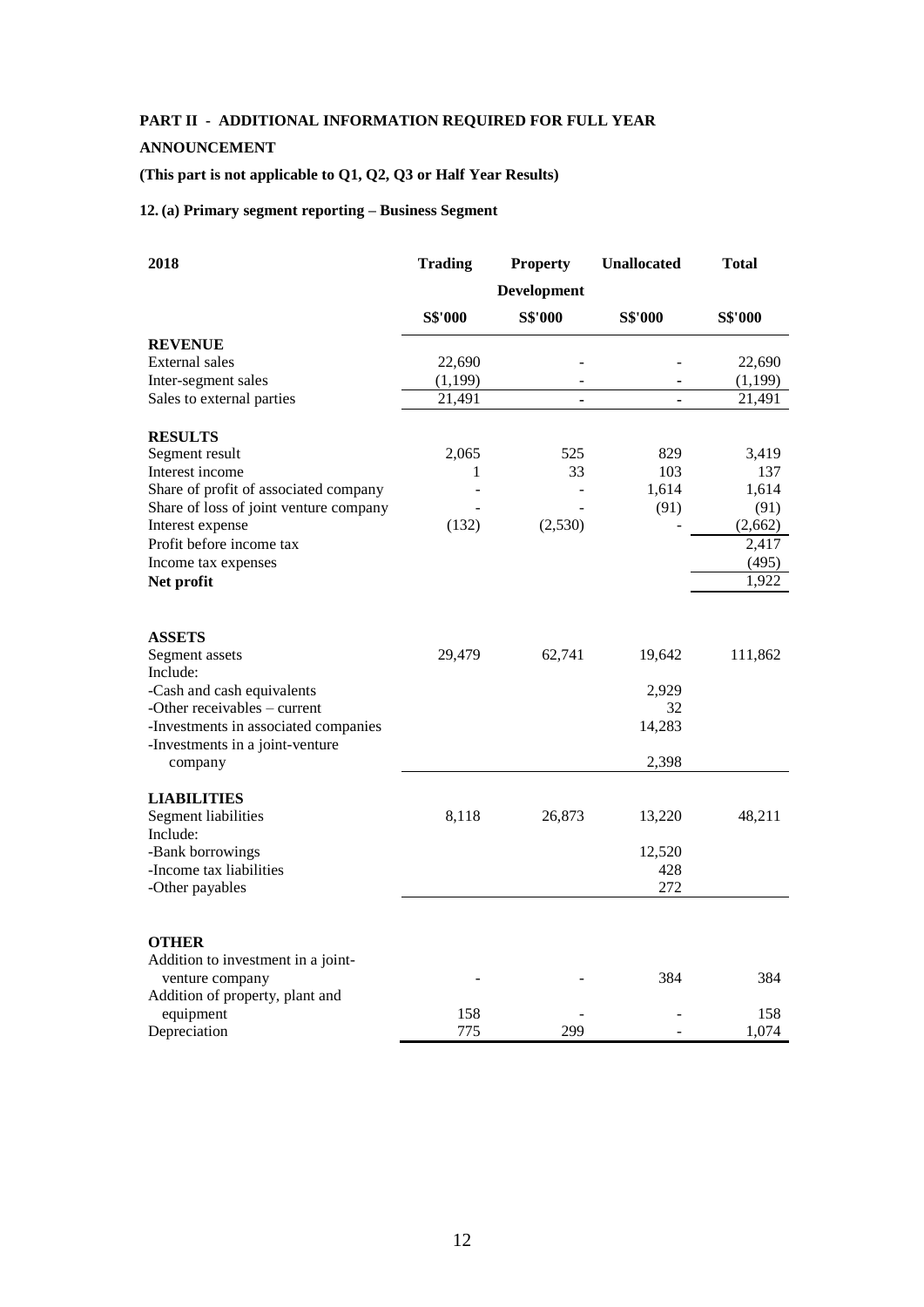| 2017                                                 | <b>Trading</b> | <b>Property</b> | Unallocated    | <b>Total</b> |
|------------------------------------------------------|----------------|-----------------|----------------|--------------|
|                                                      |                | Development     |                |              |
|                                                      | S\$'000        | S\$'000         | <b>S\$'000</b> | S\$'000      |
| <b>REVENUE</b>                                       |                |                 |                |              |
| External sales                                       | 19,718         |                 |                | 19,718       |
| Inter-segment sales                                  | (394)          |                 |                | (394)        |
| Sales to external parties                            | 19,324         | $\blacksquare$  | $\blacksquare$ | 19,324       |
| <b>RESULTS</b>                                       |                |                 |                |              |
| Segment result                                       | 2,022          | 1,264           | (16,358)       | (13,072)     |
| Interest income                                      |                | 35              |                | 35           |
| Share of profit of associated company                |                |                 | 1,879          | 1,879        |
| Share of loss of joint venture company               |                |                 | (100)          | (100)        |
| Interest expense                                     | (82)           | (2, 418)        |                | (2,500)      |
| Loss before income tax                               |                |                 |                | (13,758)     |
| Income tax expenses                                  |                |                 |                | (270)        |
| <b>Net Loss</b>                                      |                |                 |                | (14,028)     |
|                                                      |                |                 |                |              |
| <b>ASSETS</b>                                        |                |                 |                |              |
| Segment assets                                       | 27,939         | 61,935          | 24,927         | 114,801      |
| Include:<br>-Cash and cash equivalents               |                |                 | 190            |              |
| -Other receivables - current                         |                |                 | 293            |              |
| -Investments in associated companies                 |                |                 | 12,533         |              |
| -Investments in a joint venture                      |                |                 |                |              |
| company                                              |                |                 | 2,112          |              |
| -Deferred income tax assets                          |                |                 | 83             |              |
| -Club membership                                     |                |                 | 9              |              |
| -Asset held-for-sale                                 |                |                 | 9,707          |              |
| <b>LIABILITIES</b>                                   |                |                 |                |              |
| Segment liabilities                                  | 6,320          | 20,540          | 26,886         | 53,746       |
| Include:                                             |                |                 |                |              |
| -Bank borrowings                                     |                |                 | 26,299         |              |
| -Income tax liabilities<br>-Other payables           |                |                 | 371<br>216     |              |
|                                                      |                |                 |                |              |
| <b>OTHER</b>                                         |                |                 |                |              |
|                                                      |                |                 |                |              |
| Disposal of investment in an                         |                |                 |                |              |
| associated company                                   |                |                 | (1,237)        | (1,237)      |
| Addition to investment in a joint<br>venture company |                |                 | 183            | 183          |
| Addition of property, plant and                      |                |                 |                |              |
| equipment                                            | 188            | 73              |                | 261          |
| Depreciation                                         | 754            | 289             |                | 1,043        |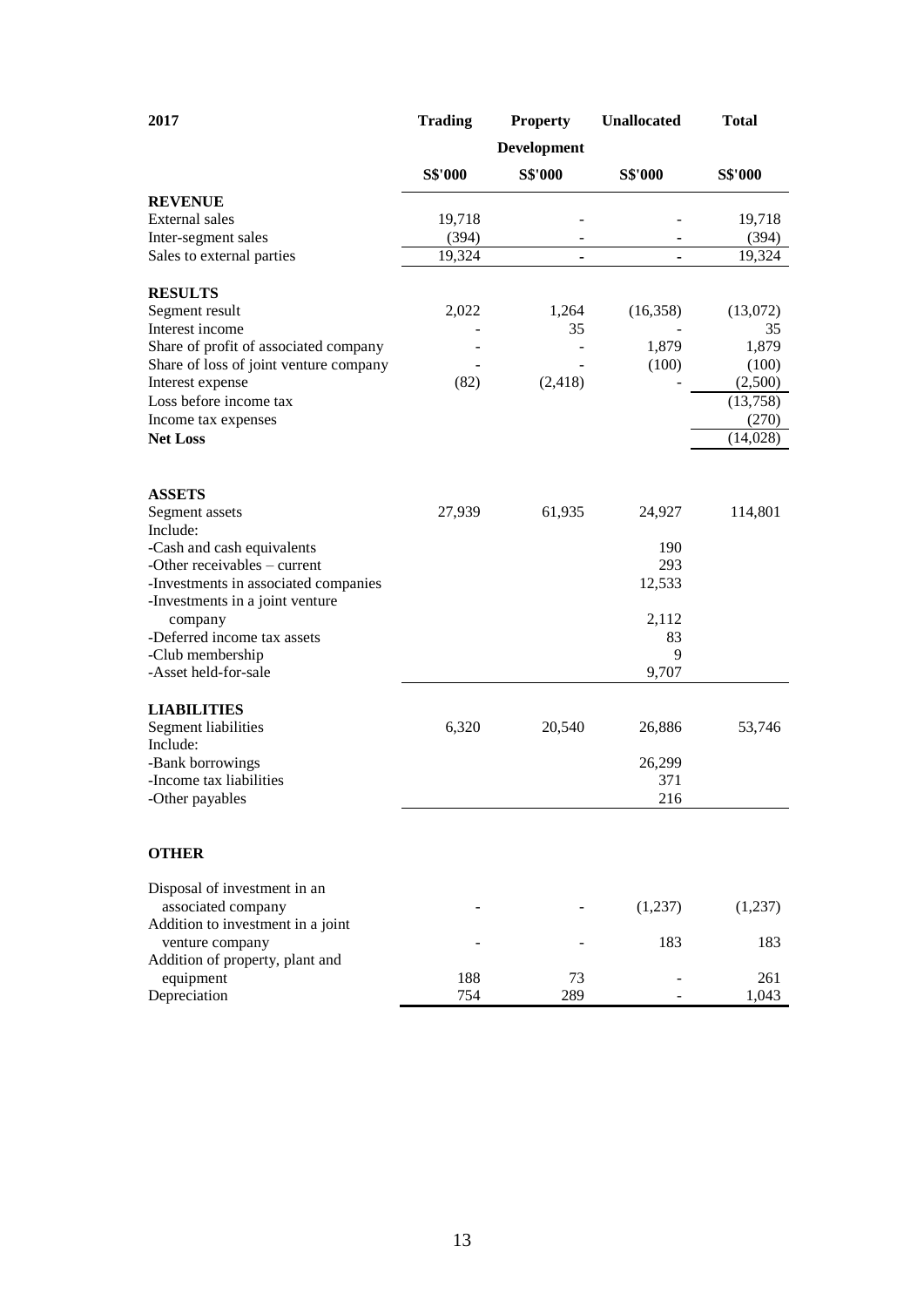#### **12. (b) Secondary segment reporting – Geographical Segment**

|           | <b>Sales</b>           |                        | <b>Non-Current Assets</b> |                        | <b>Capital Expenditure</b> |                        |
|-----------|------------------------|------------------------|---------------------------|------------------------|----------------------------|------------------------|
|           | 2018<br><b>S\$'000</b> | 2017<br><b>S\$'000</b> | 2018<br><b>S\$'000</b>    | 2017<br><b>S\$'000</b> | 2018<br><b>S\$'000</b>     | 2017<br><b>S\$'000</b> |
| Singapore | 19,415                 | 18,705                 | 12,826                    | 13,429                 | 9                          | 147                    |
| Malaysia  |                        |                        | 76,465                    | 22,491                 | ۰                          | 114                    |
| Australia | 1,627                  |                        | 130                       |                        | 149                        |                        |
| Morocco   |                        |                        | 1,898                     | 1.988                  |                            |                        |
| Other     | 449                    | 619                    |                           |                        |                            |                        |
|           | 21,491                 | 19.324                 | 91,319                    | 37,908                 | 158                        | 261                    |

#### **13. In the review of performance, the factors leading to any material changes in contributions to turnover and earnings by the business or geographical segments.**

### **Segment Reporting**

#### **Trading**

Trading segment revenue and result for FY2018 increased by 11.2% and 2.1% respectively, as compared to the previous financial year.

# **Property Development**

Property Development segment did not recognise any revenue for this financial year. Segment result reported a gain after taking in gain on amortisation of interest-free payables of S\$1.1 million less operating expenses.

### **14. A breakdown of sales**

|            | Group                                                                                       | <b>FY 2018</b><br><b>S\$'000</b> | <b>FY 2017</b><br><b>S\$'000</b> | % Increase |
|------------|---------------------------------------------------------------------------------------------|----------------------------------|----------------------------------|------------|
| (a)<br>(b) | Sales reported for the first half year<br>Profit/(loss) after tax before deducting minority | 10.486                           | 8.920                            | 17.6%      |
|            | interests reported for first half year                                                      | 2.157                            | (259)                            | N.M.       |
| (c)        | Sales reported for the second half year                                                     | 11,005                           | 10.404                           | 5.8%       |
| (d)        | Loss after tax before deducting minority interests                                          |                                  |                                  |            |
|            | reported for second half year                                                               | (235)                            | (13,769)                         | 98.3%      |

#### **15. A breakdown of the total annual dividend (in dollar value) for the issuer's latest full year and its previous full year.**

|                 | FY 2018 (S\$'000)        | FY 2017 (S\$'000) |
|-----------------|--------------------------|-------------------|
| <b>Ordinary</b> | $\overline{\phantom{a}}$ | -                 |